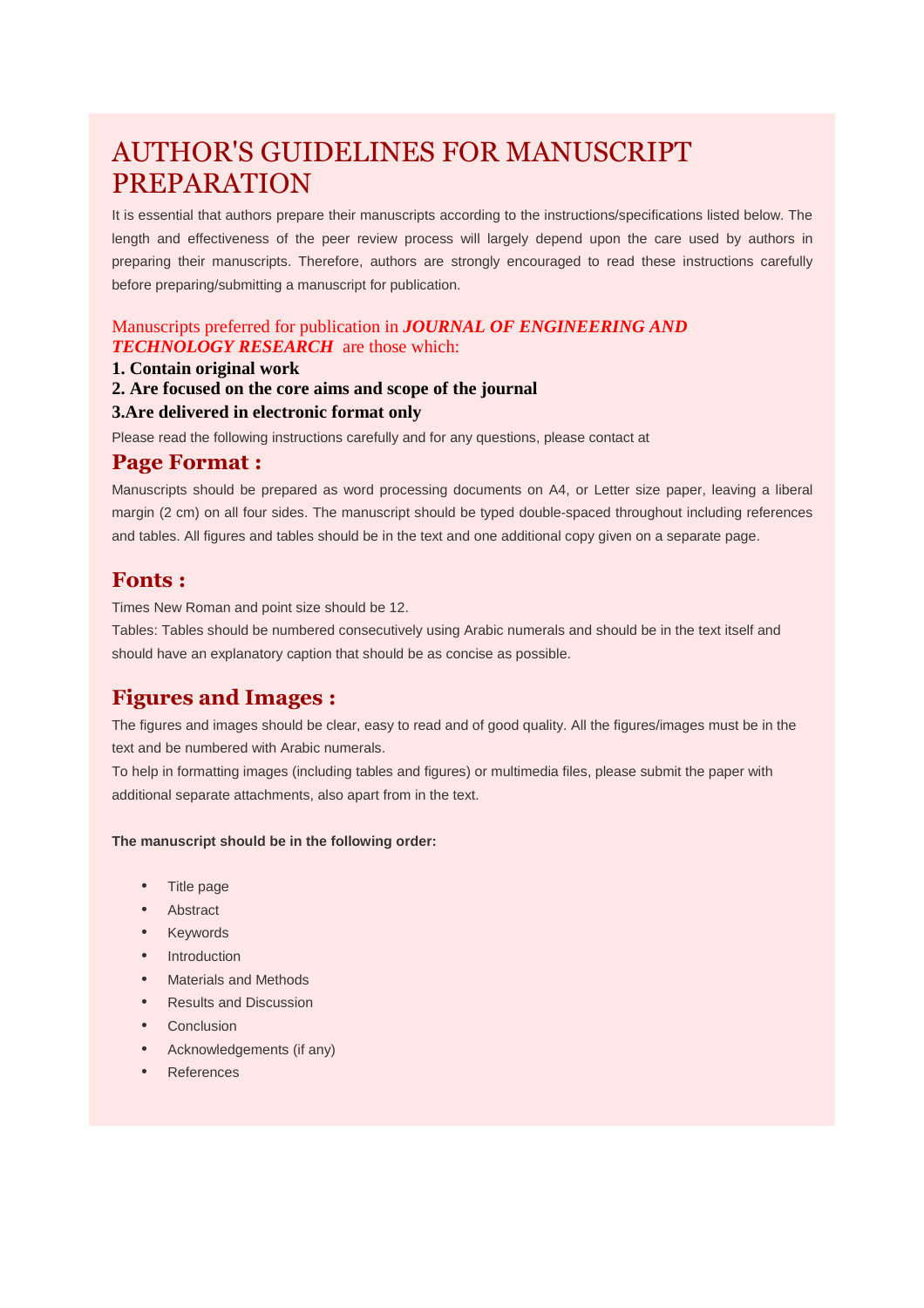### *Abstract*

### *Title (short title)*

The title should be relatively short but informative. If a long title is necessary, please prepare an optional short title.

### *Name(s) of author(s)*

A list of all authors of the paper should be prepared. It should contain full name.

### *Name and address of workplace(s)*

Authors' affiliations should be indicated in this section. Either endnote or footnote (endnote recommended) can be used to present additional information (for example: permanent, adequate postal addresses).

#### *Personal e-mail address(es)*

At least one e-mail address is needed. It will be used as the corresponding author's email address in all contacts with the authors.

### *Abstract*

An abstract must accompany every article. It should be a brief summary of the significant items of the main paper. An abstract should give concise information about the content of the core idea of your paper. It should be informative and not only present the general scope of the paper but also indicate the main results and conclusions. An abstract should not normally exceed 250 words.

# *Keywords*

List of all keywords proposed by the authors, separated by commas. Up to 5 key terms can be selected.

# *Introduction*

It should present the subject of paper clearly, indicate the scope of the subject, Present the goals of paper, novelty of research work and finally the organization of paper.

# *Materials and Methods*

Animals, chemicals and permission from animal ethical committee should be mentioned should be mentioned in the first paragraphs. Newly introduced techniques should be described in detail to allow easy repetition. Any modification should be mentioned briefly, with proper references. Techniques which have been previously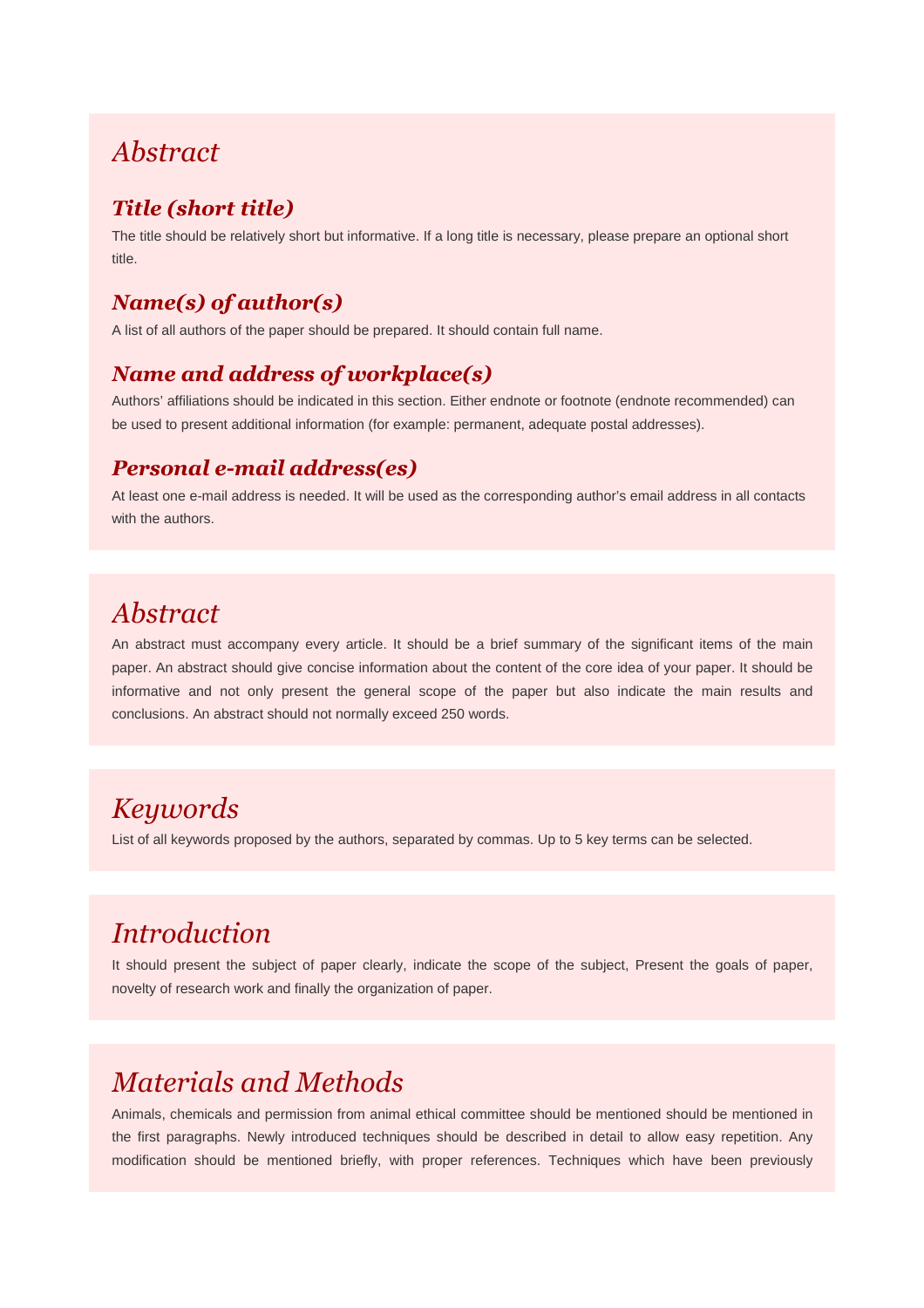described should be mentioned in brief only, with proper references, unless they were published in sources that are not easily accessible. The experimental part should be written in sufficient detail to enable others to repeat the authors' work. Chemical compounds should be named according to the systematic rules of IUPAC or Chemical Abstracts. Units and dimensions should be expressed according to the metric system and SI units.

### *Results and Discussion*

It may be combined or kept separate and may be further divided into subsections. It should deal with the major findings and their explanation/interpretations.

# *Conclusion*

It should represent the summary of the important findings.

### *Acknowledgements*

Information concerning research grant support and the assistance of colleagues or similar notes of appreciation should appear in Acknowledgements section at the end of the paper.

### *References*

**The references should be cited in the text in large brackets not in superscript or subscript. A complete reference should comprise the following:**

#### *An article in a journal*

Author's Initials Surname. journal, year, volume, issue, page no. MM Youle; DA Hawkins; P Collins; DC Shanson; R Evans; N Oliver; Lawrence A.Lancet, 1988, 2, 341.

#### *A book*

Author's Initials Surname. Title, Edition, Publisher, Place of publication, Year of publication; page no. RL Ashley. In Laboratory Diagnosis of Viral Infections, 3rd ed., Marcel Dekker, New York, 1999; pp. 489-513.

#### *A thesis*

Author's Initials Surname. MSc/PhD/DSc thesis, University (town, country, year of publication). RJ David. PhD thesis, Edinburgh University (Edinburgh, UK, 1998).

#### *Patents*

Patents: AB Inventor1, CD Inventor, (Holder), Country Code and patent number (registration year).